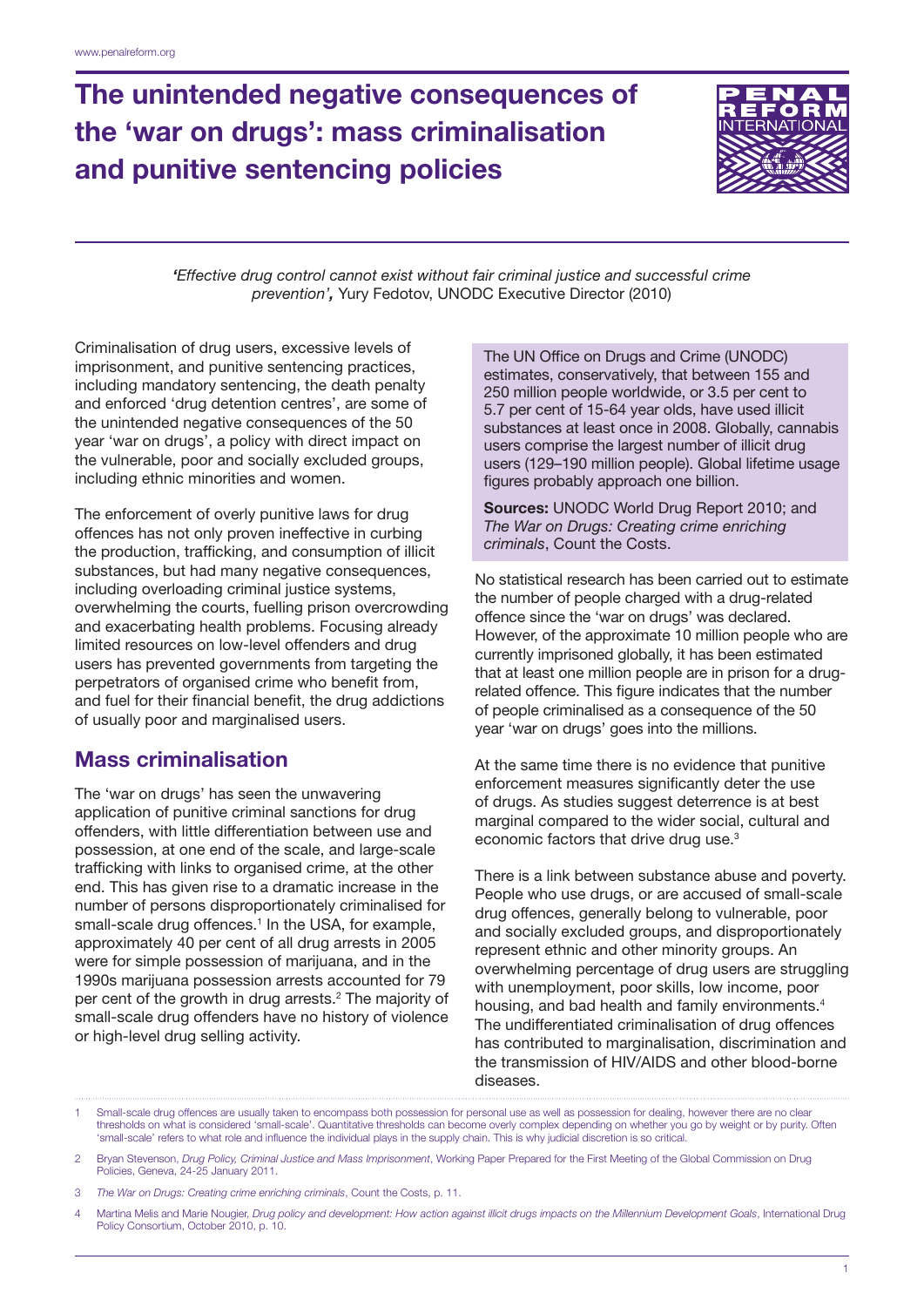Rather than deterring them in future, the criminalisation of drug users drives them further into the cycle of poverty. Once marked with the stigma of a criminal sentence, access to work, housing and education is even further jeopardised, and it drives this group away from health and social services. In many countries, such as Russia and Georgia, a drug conviction or even a positive drug test may result in problems accessing social welfare, public housing and funding for higher education.<sup>5</sup>

The biggest contributing factor in the startling increase in incarceration in the USA is traceable to the arrest and imprisonment of poor people of colour for nonviolent, drug-related offences.

Source: Michelle Alexander, *The Failed Drug War Has Created a Human Rights Nightmare—How Can This Happen in Our Country and Go Virtually Undiscussed?*, 28 April 2011

#### Criminalisation of women

Although they still number far fewer than their male counterparts, the number of women in prison for drug offences has increased considerably in recent years. Women imprisoned for drug offences are mostly from socially and economically marginalised backgrounds, whose crimes are driven by poverty.<sup>6</sup>

Across 51 European and Central Asian countries, more than 112,500 women are imprisoned, of these, 28 per cent – or 31,400 women – are in prison for drug offences. This represents more than one in four incarcerated women in the region.

Source: Eka Iakobishvili, *Cause for alarm: The Incarceration of Women for Drug Offences in Europe and Central Asia, and the need for Legislative and Sentencing Reform*, Harm Reduction International, 2012.

Often, the offences involving women are non-violent, usually involving small quantities of drugs. In Georgia, for example, quantities for which women spend 7-10 years in prison often do not exceed 0.5mg of heroin.7

The UN Committee on the Elimination of Discrimination against Women (CEDAW) has expressed its concern about the imprisonment of women with petty offending backgrounds, including drug offences. In relation to the United Kingdom, the Committee expressed concern at the number of women 'imprisoned for drug offences or because of the criminalisation of minor infringements, which in some instances seem indicative of women's poverty.'8

Research shows that many women convicted of drug offences have histories of sexual and physical abuse, coexisting psychiatric disorders, low self-esteem, low literacy and/or are living with HIV or hepatitis C.<sup>9</sup> They are unskilled and (often single) mothers, with a lack of familial support. They may also be financially dependent on a male partner involved in the drug trade.<sup>10</sup>

#### Punitive sentencing policies and prison overcrowding

The 'war on drugs' has fuelled a huge expansion of prison populations over the last fifty years, and contributed to the increase in long-term prison sentences. While significant numbers are imprisoned for possession/use alone, far more are imprisoned for small-scale drug-related offences.

The impact of criminalisation and enforcement varies from country to country, with sanctions for users and drug-related offences ranging from formal or informal warnings, fines and treatment referrals, to lengthy prison sentences and the death penalty. However, most of the people in prison for drug offences are there for minor offences, yet they are serving grossly disproportionate sentences.

In Ecuador, for example, where the maximum penalty for homicide is 16 years, a small-scale drug trafficker can end up with a longer sentence than a convicted murderer.11 In Ukraine, the possession of minimal amounts of drugs (from 0.005g) can lead to three years in prison.12 In Russia, solution traces in a used needle can lead to one and a half years in prison. In Georgia, drug urine tests can lead to imprisonment.<sup>13</sup> Under the notorious 'three strikes laws' that have become popular in the USA, drug offenders with no history of violence may face mandatory minimum sentences in excess of 25 years in prison. Thousands

10 *Ibid*.

<sup>5</sup> *Ibid*, pp. 6-7.

<sup>6</sup> Eka Iakobishvili, *Cause for alarm: The Incarceration of Women for Drug Offences in Europe and Central Asia, and the need for Legislative and Sentencing Reform*, Harm Reduction International, 2012, p. 6.

<sup>7</sup> *Ibid*, p. 24.

<sup>8</sup> UN document CEDAW/C/UK/3 and Add.1 and 2, and CEDAW/C/UK/4 and Add.1, para. 312, 1999.

<sup>9</sup> *Women in prison: incarcerated in a man's world*, Penal Reform International Briefing No. 3, 2008 (1).

<sup>11</sup> *Systems Overload: Drug Laws and Prisons in Latin America*, Transnational Institute and Washington Office on Latin America, 9 December 2010, p. 52.

Golichenko, M., and Merkinaite, S., *In breach of international law: Ukrainian drug legislation and the European Convention for the Protection of Human Rights and Fundamental Freedoms, Discussion Paper*, 2011.

<sup>13</sup> Otiashvili, D., Kirtadze, I. and Tsertsvadze, V., *How efficient is street drug testing?*, Policy Brief, Alternative Georgia, Tbilisi, 2011.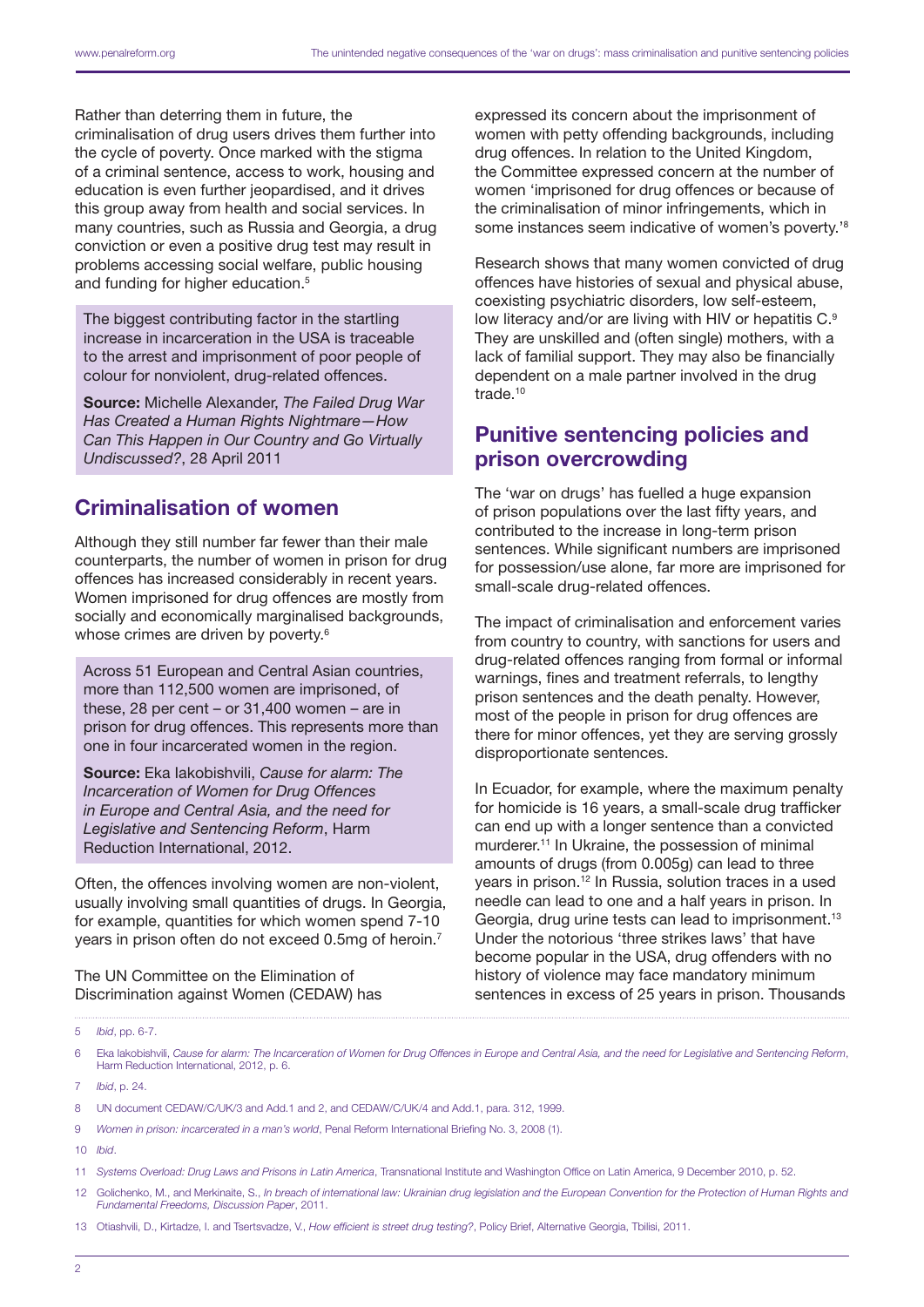of low-level drug offenders have been sentenced to life imprisonment with no chance of parole as a result of these sentencing laws.14 Imposing tougher penalties on low-level drug offenders than on bank robbers, kidnappers and murderers undermines the notion of proportionality and fairness of the law.

There is also an abuse of pre-trial detention for those suspected of drug-related offences. In Bolivia, Brazil, Ecuador, Mexico and Peru pre-trial detention is mandatory for drug offences.<sup>15</sup>

Approximate number of people in prison for convicted drug-related offences:

- USA 317,176 prisoners: approximately 15 per cent of the prison population.
- Russia 89,000 prisoners: approximately 12 per cent of the prison population.
- Brazil 125,000 prisoners: approximately 22 per cent of the prison population.
- Thailand 100,000 prisoners: approximately 45 per cent of the prison population.
- Iran 84,000 prisoners: approximately 40 per cent of the prison population.
- Indonesia 52,000 prisoners: approximately 34 per cent of the prison population.

These figures do not even count those on pretrial detention or under 'administrative detention', constituting deprivation of liberty rather than 'treatment' and often even run by security services.

The scale of the problem is considerable. In the USA (federal prisons), Thailand, Singapore and Iran drug offenders account for about 50 per cent of the prison population; and rates of imprisonment for drug offences are also alarmingly high in many other countries such as China, Mexico and India.

Sources: Open Society Foundations Global Drug Policy Program, and International Centre for Prison Studies.

Persons accused or convicted of drug offences are often denied access to alternative sentences that are available to those accused of other types of offences. In Brazil, the 2006 law prohibits replacement of imprisonment with alternative sentences for drug offences, even though Brazilian law allows alternatives in the case of sentences up to four years for all other offences perpetrated without violence or grave threat, which would be the case for many instances of drug offences.<sup>16</sup>

#### The death penalty for drug offences

To date, 33 countries or territories retain the death penalty for drug related offences.17 China, Iran, Saudi Arabia, Vietnam, Malaysia and Singapore, and to a lesser extent, Egypt, Indonesia, Kuwait, Pakistan, Syria, Thailand and Yemen issue the majority of death sentences, and have carried out executions for drugrelated offences, worldwide.18 For example, China has carried out mass public executions of drug offenders, using the UN International Anti-Drugs Day on 26 June in recent years.19 According to Iran Human Rights, since 3 January 2013 Iran has publically executed by hanging at least 40 people convicted of drug offences, including one woman.

The International Covenant on Civil and Political Rights (ICCPR) specifies that in countries which have not abolished the death penalty, the sentence of death may be imposed only for the 'most serious crimes'.<sup>20</sup> Interpretation of the phrase 'most serious crimes' has led to restrictions on the number and types of offences for which death sentences can be imposed under international law. It has been interpreted by the UN as meaning 'intentional crimes with lethal or other extremely grave consequences'21 and should be 'read restrictively to mean that the death penalty should be quite an exceptional measure'<sup>22</sup>. In 2012, the UN Special Rapporteur on extrajudicial, summary or arbitrary executions interpreted the 'most serious crimes' threshold as 'only intentional killing'.23 The weight of international opinion, therefore, indicates that drug offences do not meet this threshold.<sup>24</sup>

- 15 *Systems Overload: Drug Laws and Prisons in Latin America*, supra at n. 11, p. 6.
- 16 *Ibid*, p. 35.
- 17 *The Death Penalty for Drug Offences: Global Overview 2012*, Harm Reduction International, 2012.
- 18 *The Death Penalty for Drug Offences: Global Overview 2011*, International Harm Reduction Association, 2011.
- 19 *The Death Penalty for Drug Offences: Global Overview 2010*, International Harm Reduction Association, 2010.
- 20 See Article 6(2), International Covenant on Civil and Political Rights.
- 21 Safeguard 1 of the UN Safeguards Guaranteeing Protection of the Rights of Those Facing the Death Penalty, approved by UN ECOSOC resolution 1984/50 of 25 May 1984.
- 22 General Comment No. 6 on article 6 of the ICCPR, adopted on 27 July 1982, para. 7.
- 23 UN document A/67/275, 9 August 2012, para. 50.
- 24 See UN document CCPR/CO/69/KWT, 27 July 2000, para. 13; UN document. CCPR/CO/84/THA, 8 July 2005, para. 14; UN document. A/50/40, 3 October 1995, para. 449; UN document E/CN.4/1997/60, 24 December 1996, para. 91; UN document E/CN.4/2004/7, 29 December 2007, paras. 51-53; press release of the UN High Commissioner for Human Rights, 10 March 2009; letter of the UN Special Rapporteurs on the question of torture and the right of everyone to the enjoyment of the highest attainable standard of physical and mental health to the Chairperson of the 52nd Session of the Commission on Narcotic Drugs, 10 December 2008.

<sup>14</sup> *Drug Policy, Criminal Justice and Mass Imprisonment*, supra at n. 2.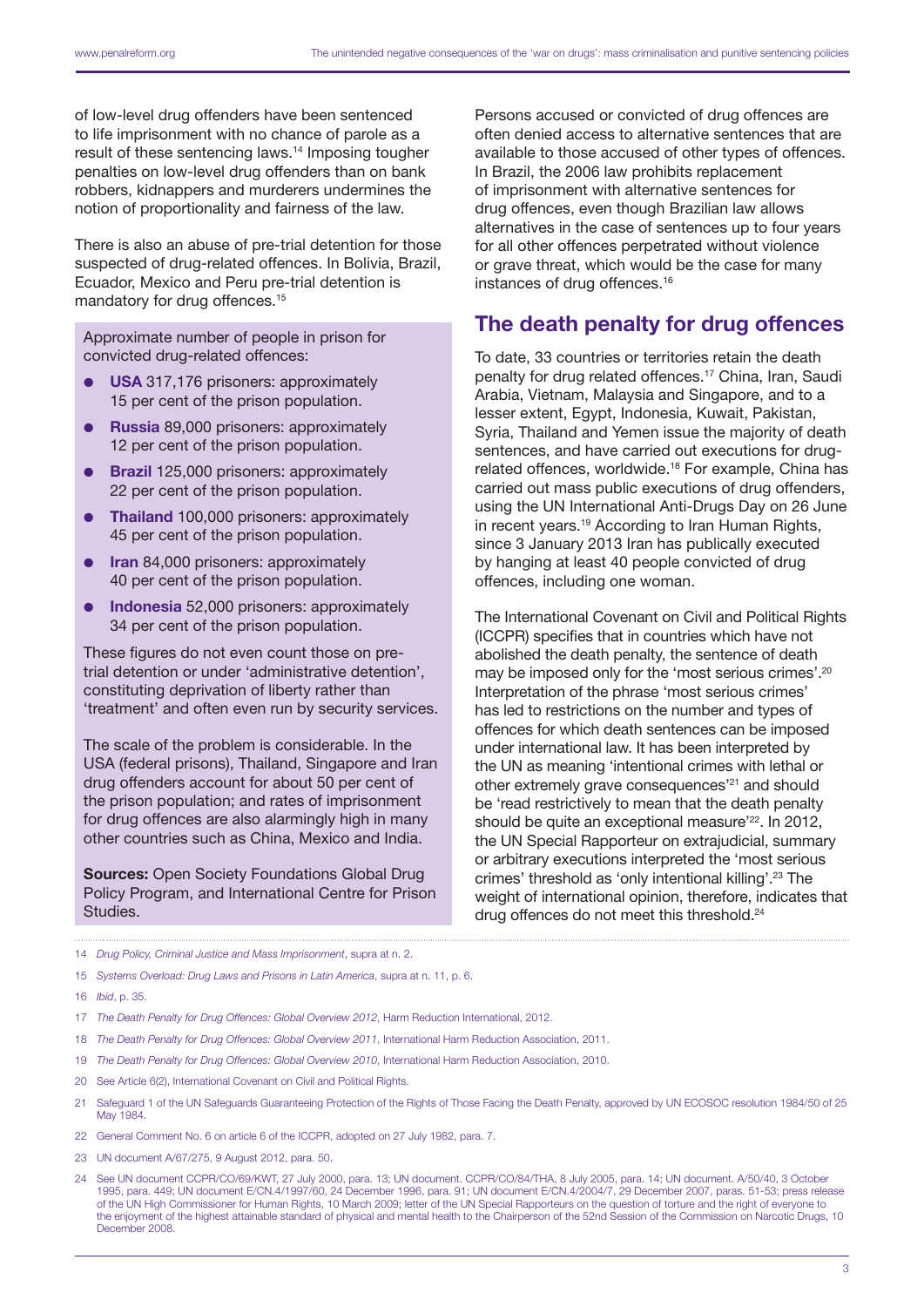## Fuelling the global HIV/AIDS epidemic and other health-related risk

'*Drug dependency is a health disorder, and drug users need humane and effective treatment – not punishment'*, Yuri Fedotov, UNODC Executive Director (2010)

Mass imprisonment, as a result of the 'war on drugs', is also contributing to the transmission of HIV/AIDS and other blood-borne diseases. HIV prevalence and AIDS cases behind bars are many times higher than among the general population<sup>25</sup>, and as many as onequarter of all HIV-infected Americans are estimated to pass through correctional facilities annually.<sup>26</sup> Statistics from the USA are consistent with global trends, with twenty low- to middle-income countries reporting HIV prevalence of greater than 10 per cent among prison inmates.<sup>27</sup> Imprisonment has also been identified as a risk factor for acquiring HIV infection in countries in Western and Southern Europe, Russia, Canada, Brazil, Iran and Thailand.28

Criminalising users, as well as criminalising drug treatment and harm reduction activities, has indirectly contributed to the global HIV/AIDS epidemic. Criminal laws banning syringe/needle provision (and possession) create a climate of fear for people who use drugs, driving them away from life-saving HIV prevention and other health services, and encouraging high risk behaviour, such as sharing needles and syringes, which increases the risk of HIV, hepatitis C and other blood-borne infections, and leads them to avoid treatment for addiction.<sup>29</sup> In many countries, such as Russia, established opiate

substitution therapy (most commonly methadone, but also buprenorphine) remains illegal.<sup>30</sup> Mass imprisonment also drives risk of HIV infection and disease as it has been associated with increased levels of unprotected sex, and by interrupting antiretroviral HIV treatment.

Research conducted in the USA, where ethnic minorities are many times more likely than whites to be imprisoned for drug-related offences, has found that disproportionate imprisonment rates are one of the key reasons for the markedly elevated rates of HIV infection among Africa Americans.<sup>31</sup>

'*Tackling prevention and treatment of drug-use problems should be the first priority, since law enforcement activities will not halt illicit activities if underlying markets remain unaddressed'*, Yuri Fedotov, UNODC Executive Director (2010)

## Drug detention centres

The 'war on drugs' has also lead to mass detention of drug users in compulsory 'drug detention centres', in particular in South-East Asia. 32 In China for example, the UN Programme on HIV/AIDS estimated that there were approximately 500,000 people undergoing compulsory drug detention in such 'treatment centres' at any one time in China during 2009.<sup>33</sup>

While such centres vary in design and operation, reports consistently indicate that they fail to offer adequate physical or mental health treatment. There have been documented cases of forced labour, torture and other human rights abuses in these centres.34

- 27 Dolan K, Kite B, Black E, Aceijas C, and Stimson GV., *HIV in prison in low income and middle-income countries*, Lancet Infect Dis, 2007, 7(1): 32-41.
- 28 Jurgens R, Ball A, and Verster A., *Interventions to reduce HIV transmission related to injecting drug use in prison*, Lancet Infect Dis, 2009, 9(1): 57-66.
- 29 *The War on Drugs: Undermining international development and security, increasing conflict*, Count the Costs, p. 8.
- 30 *Ibid*, p. 8.
- 31 Johnson R, and Raphael S., *The effects of male incarceration dynamics on acquired immune deficiency syndrome infection rates among African American women and men*, J Law Econ, 2009,; 52(2): 251-293; and Adimora AA, Schoenbach VJ, Martinson FE, Donaldson KH, Stancil TR, and Fullilove RE, *Concurrent partnerships among rural African Americans with recently reported heterosexually transmitted HIV infection*, J Acquir Immune Defic Syndr, 2003, 34(4): 423-429.
- 32 See, Parry J., *Vietnam is urged to close drug detention centres after widespread abuse is discovered*, BMJ, 2011; 343; and Amon J., *Why Vietnamese don't want to go to rehab*, Human Rights Watch, May 2010.
- 33 Human Rights Watch '*Where Darkness Knows No Limits*' Incarceration, Ill-Treatment and Forced Labor as Drug Rehabilitation in China'. 2010, (citing: UNAIDS May 2009 Report, '*AIDS in China: background information on the epidemic and the response*,' unpublished document on file with Human Rights Watch, May 2009, p. 8.)

<sup>25</sup> Maruschak L, and Beavers R. HIV in prisons, 2007–08, Bureau of Justice Statistics bulletin; and *HIV surveillance – United States, 1981–2008*, MMWR, 2011, 60(21), 689-693.

<sup>26</sup> Hammett TM, Harmon MP, and Rhodes W., *The burden of infectious disease among inmates of and releases from US correctional facilities, 1997*, Am J Public Health, 2002, 92(11), 1789-1794.

<sup>34</sup> Jurgens R and Csete J. *In the name of treatment: ending abuses in compulsory drug detention centers*, Addiction, 2012, 689-691.